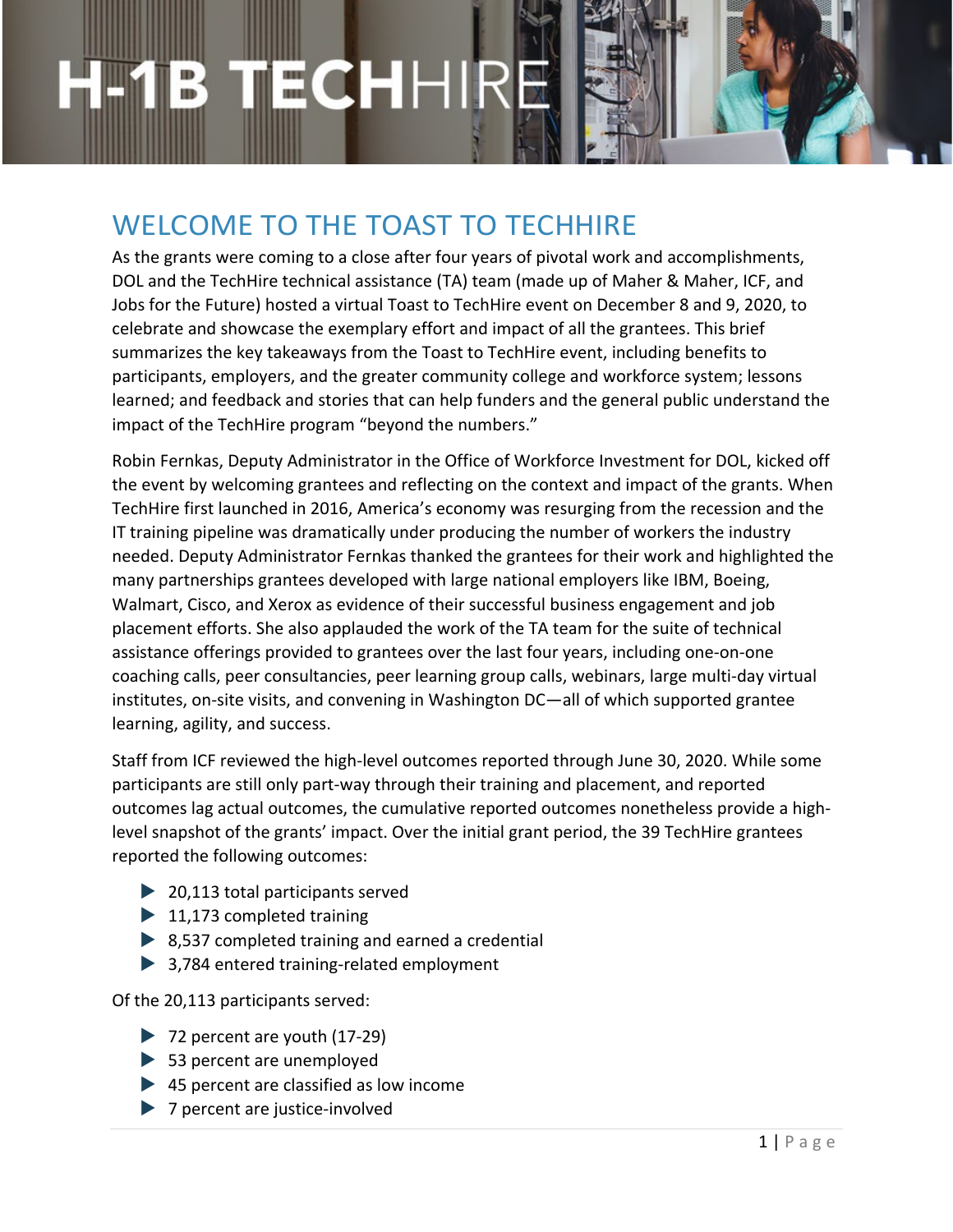$\triangleright$  7 percent have a disability

## TECHHIRE LESSONS LEARNED

The Toast to TechHire event highlighted several elements that helped look "beyond the numbers." In brief presentations scattered throughout the two days, grantees showcased their work in four areas: Biggest Lessons Learned, Fruitful Employer Partnerships, Biggest Program Pivots, and Key Innovations. Grantees also shared presentations highlighting participant success stories.

### Biggest Lessons Learned

Four grantees—Pellissippi State College in Tennessee, Miami-Dade College in Florida, Jobs for the Future in Boston, and LaGuardia Community College in New York—made short presentations on the biggest lessons they learned throughout the project. These included:

- ▶ The importance of the career readiness coordinator working in concert with the college's Career Service Office, counseling services, internship coordinator, and Business and Community Service Office
- The use of budget and programmatic modifications to make changes that occur due to internal or external circumstances once the grant is underway
- Constant and consistent communication with internal and external partners and Federal Project Officers
- Leveraging differences in culture and strength to maximize partnership effectiveness
- Scaffolding IT training and post-completion support (work-based learning opportunities, workshops, bootcamps, interview practice) to make graduates job ready

One common lesson appeared in all four presentations – the value of intensive wraparound student support services. Within each TechHire program, student support services included case management, career readiness, retention strategies, and job placement assistance. The grant staff and/or partner organizations all provided intensive support and communicated frequently with learners to ensure their success.

### Fruitful Employer Partnerships

Successful workforce development projects depend on engagement and involvement from the employers. Alignment between the employers' talent needs and the recruitment, training, and supports provided is the key to ensuring positive outcomes for participating students. Building mutually valuable partnerships takes hard work, but many of the TechHire grantees have done so with great results.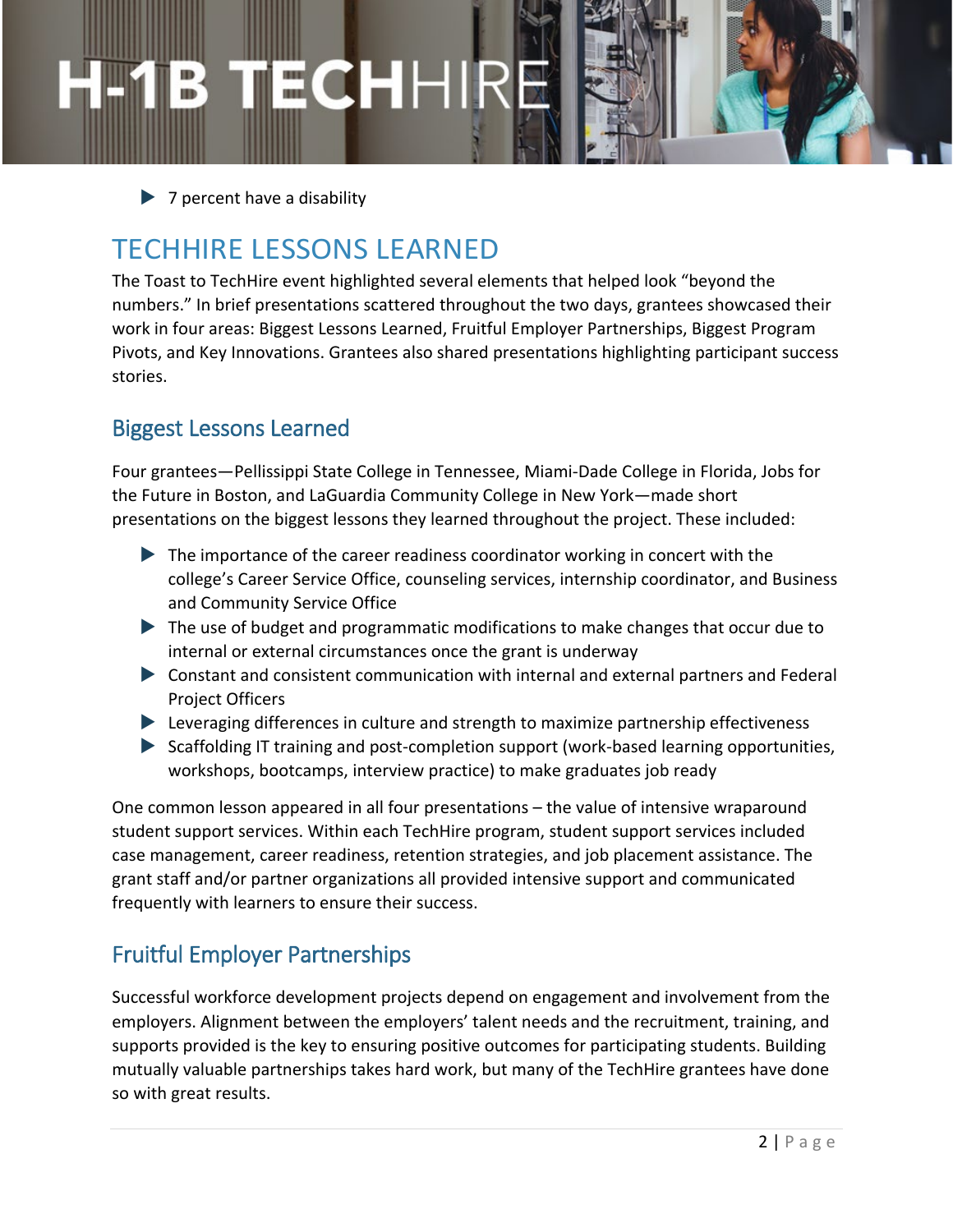# ECHHI

TechHire grantees established relationships with employer partners across a wide range of industries and sectors. During the Toast to TechHire event, three grantees described particularly effective partnerships with employers in three different industry sectors.

#### Mount Wachusett Community College (MWCC) and Catania Oil (Advanced Manufacturing)

MWCC and Catania Oil had limited connections before the TechHire grant. Now, the college has a relationship with the Human Resource and Operations Management team, which has led to an incumbent worker training program for automation/robotics. As an additional positive benefit of the relationship developed through TechHire, Catani Oil is looking to expand their registered apprenticeship programs with MWCC.

#### Goodwill Industries International and Nationwide Children's Hospital (IT in Health Care)

Goodwill Industries' relationship with Nationwide Children's Hospital in Columbus, Ohio started with a basic engagement with the hospital IT Director that has, in time, expanded. Goodwill was able to meet the hospital's need for employees with CompTIA's A+ Certification; later the hospital's needs changed to also require Network+ and Security+. Goodwill pivoted to add these new and stackable credentials into their curriculum, thus deepening the relationship with the hospital and creating better, higher paying opportunities for participants. Internships increased from 2 weeks to 12 months and, upon conclusion of the internship, several TechHire participants were hired full time with annual earnings of over \$58,000 plus benefits.

#### Full Employment Council (FEC) and Small Start-Up Companies (IT)

FEC's business engagement process included over 200 hours of convening and listening to the business community about their workforce needs. After the listening tours were over, the intel gathered allowed FEC to make informed decisions on how to approach the IT workforce gap. Among other things, the intel showed FEC that—when it came to hiring—small start-up companies could not compete with other companies. They came up with a creative strategy to help solve this issue –an innovative "Shark Tank" style interview process. The "Shark Tank" process is a speed dating interview session hosted with tech start-up employers to select students for training and employment opportunities. Students are in control and, in some cases, cause a "feeding frenzy," with students getting multiple job offers with salaries in the \$60,000 range.

### BIGGEST PROGRAM PIVOTS

Two grantee presenters, Seattle Central College (SCC) and Daytona State College (DSC), faced unique challenges that required significant pivots to ensure the success of their grants.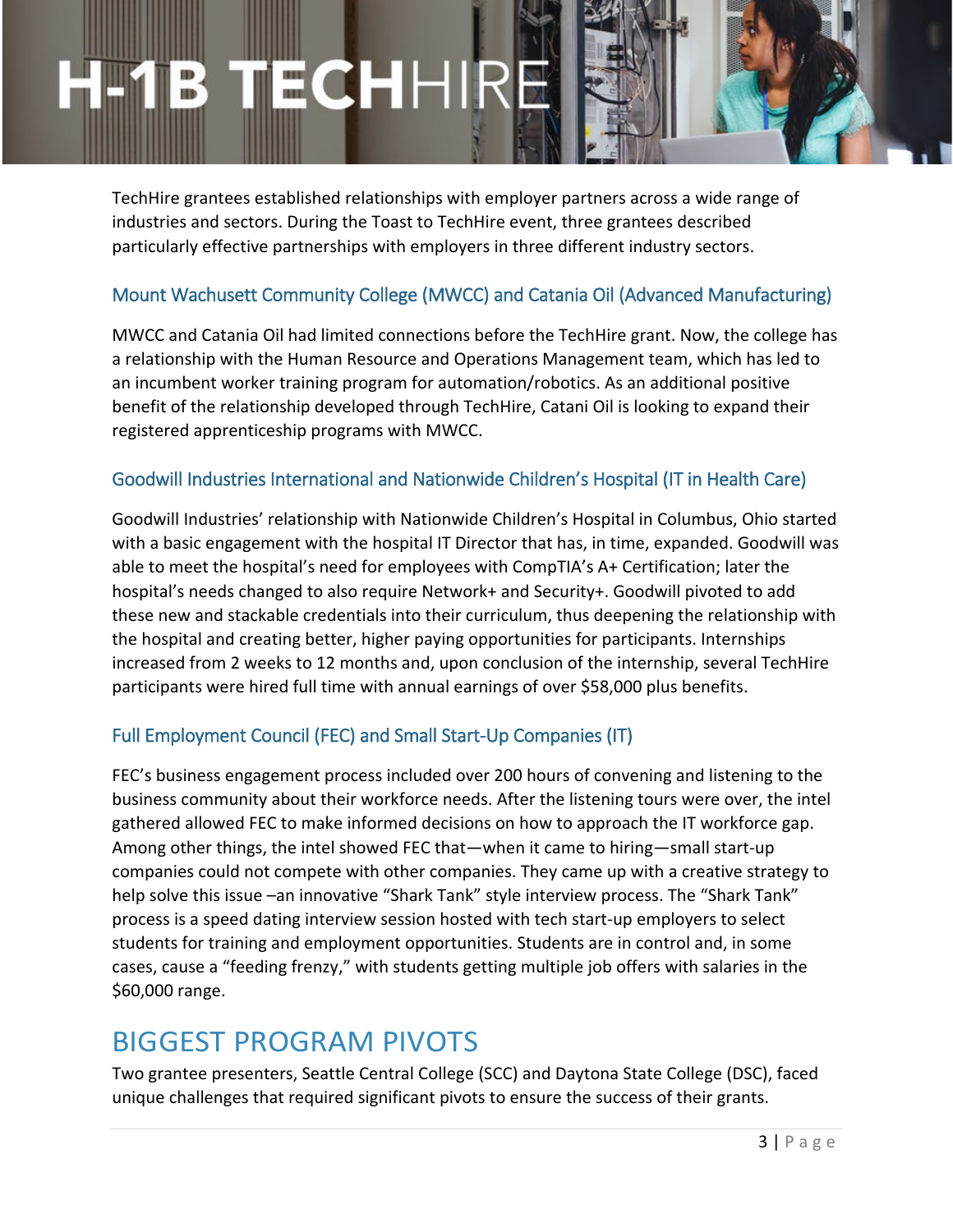# ECHHI

SCC's main partner departed from the Seattle area, so the college had to search for a new partner. This struggle turned out to be beneficial to their program, as the college went from one main partner to five new partnerships. SCC was able to build relationships with YearUp, Ada Developers Academy, Seattle Education Access, Unloop - Breaking the Prison Cycle, and the Urban League of Metropolitan Seattle. These new partnerships enabled SCC to recruit and train new populations of students and provided a wider range of supportive services specific to these populations. For example, the partnership with Year Up opened a door to help train youth and young adults with barriers to education and computer technology. YearUp even moved their offices onto SCC's campus to make it easier for students to learn and train. "Pivotal" success!

DSC's plan was to offer site-based training in a cohort model. However, they soon started to have trouble with participant retention and completion. DSC uncovered that the majority of their students were employed, making attending classes every day a struggle. Other issues cropped up that were specific to the populations that DSC was attempting to serve: individuals experiencing homelessness, visually impaired, English language learners. These participants faced challenges like housing instability, childcare, access to broadband/wifi, and laptops to name a few. DSC provided on-campus housing and access to the campus library to assist participants during the life of the grant. DSC pivoted to move to an online, flexible scheduling format to let students login to learn when and where they could to help participants achieve better work/life balance. A silver lining of this pivot was that DSC was already offering online courses when the pandemic started, so the impact of shifting to 100% online/virtual training was minimal.

### KEY INNOVATIONS

In the last grantee presentation session of the Toast to TechHire, four grantees (MechaWA - North Seattle College and Shoreline Community College, MoStart - State Tech College of Missouri, Atlanta Technical College, and Clackamus Community College) shared some of their more innovative strategies.

As the four presented their innovations, some similarities stood out. MoStart and Clackamas Community College redesigned how they deliver their hands-on training programs. MoStart began offering hands-on training via mobile labs and Clackamas Community College offered socially distanced labs with an online/virtual education component. Students responded positively, so both programs plan to continue to operate using these innovative delivery mechanisms post-pandemic.

MechaWA and Atlanta Technical College adopted innovative student supports. MechaWA's five college partners' navigators collaborated to assist students in the creative career pathways MechaWA created. All of the MechaWA programs are built on stackable credentials, which allows students to exit their pathway into employment at various points. However, the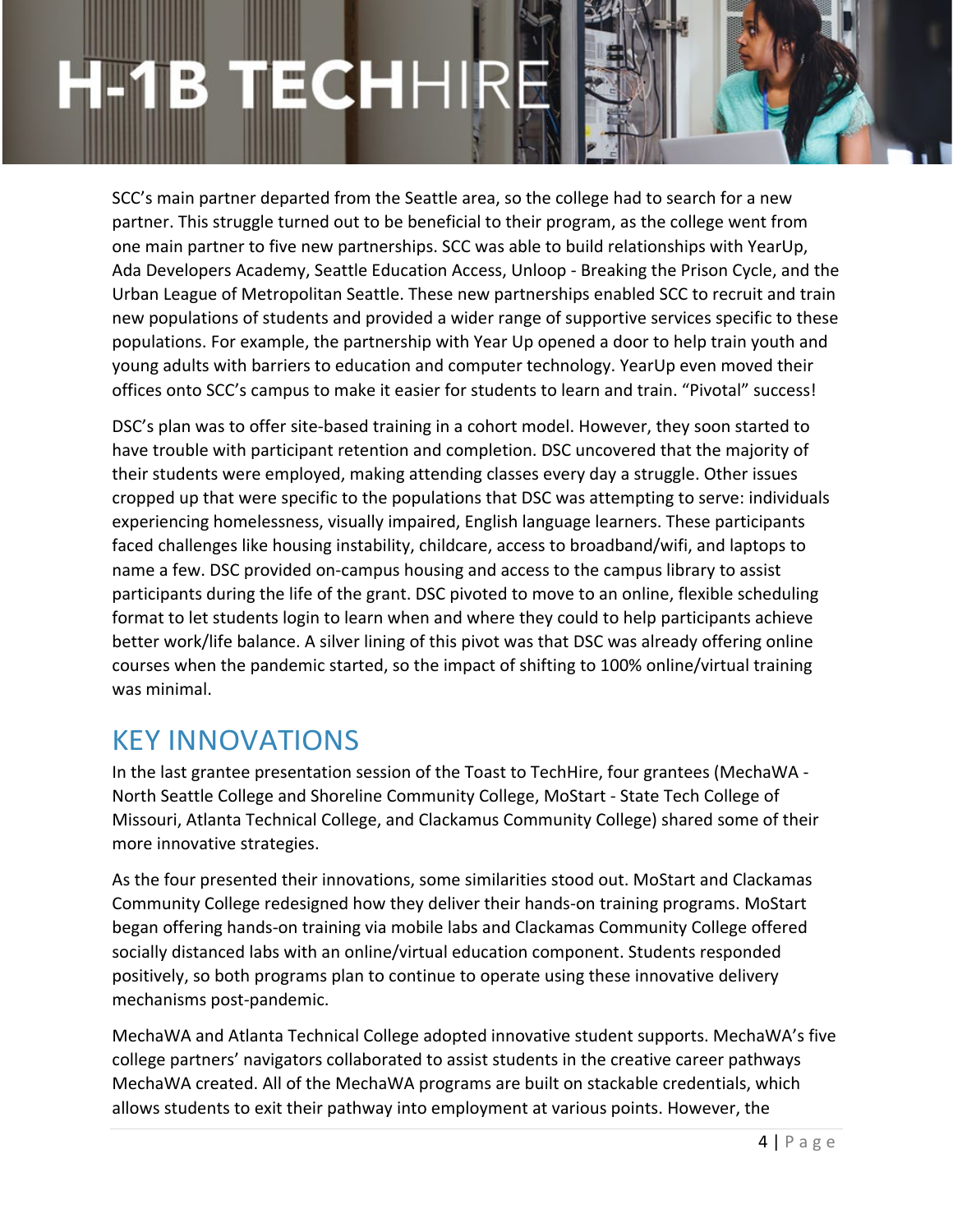creativity comes from the program infrastructure and college partnerships. MechaWA students can move from one college to the next due to a unique articulation agreement allowing the colleges to utilize each other's space and programs. The staff at MechaWA's new Center for Workforce Innovations (funded by private businesses like Delta Airlines, AT&T, and Home Depot) including Achievement Facilitators and Employment Engagement Specialists offer support throughout the life of a student's learning journey that helps them persist toward graduation and job placement. With direct input and investment from corporate and community partners, ATC is able to sustain the key elements of TechHire after the end of the grant.

### AHA MOMENTS

The TA team engaged grantees in two highly interactive collaborative sessions, Most Impactful Realizations (Biggest "Aha! Moments) and *Sustainability Planning*. The team used a virtual collaboration tool called MURAL, which engaged grantees in a shared, virtual whiteboard that allowed them to post ideas and then visually explore and organize the groups' ideas.

During the Aha! Moments session, the facilitator posed four questions to the attendees:

During the grant what "Aha! Moments" or realizations did you have about:

- **1.** Yourself
- **2.** Your Team
- **3.** Your Participants
- **4.** The Workforce Development Field in general

Participants posted their responses, then used stars to create a "heat map" for items that resonated with them within the four charts. The image below gives a sense of what the process looked like for participants. The document is available online [here.](https://h1btechhire.workforcegps.org/resources/2020/12/16/20/47/Toast-to-TechHire-Four-Years-of-Tech-Focused-Job-Training)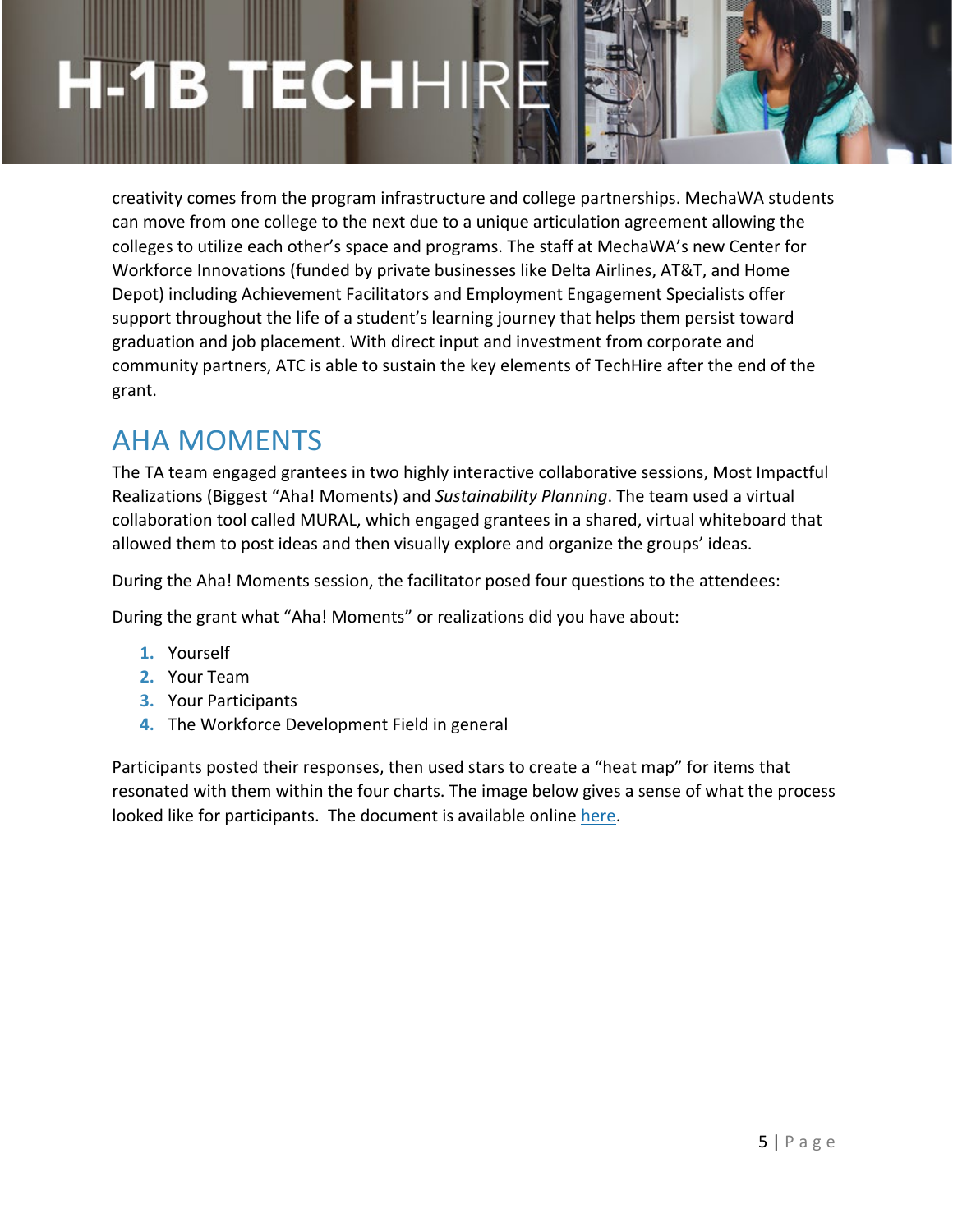# ECH **ID**

#### **AHA! MOMENTS**



The Aha! moments that received the most stars (resonated with the most people) were as follows:

- $\blacktriangleright$  Realizations related to yourself
	- $\blacktriangleright$  Problem solving is fun
	- Federal Project Officers (FPOs) can be wonderful partners and support
	- $\blacktriangleright$  It takes constant effort and recalibration to manage these programs
- Realizations related to your team
	- ▶ Tenacity
	- **Communication is key**
	- $\blacktriangleright$  Hire creative people

 $\alpha$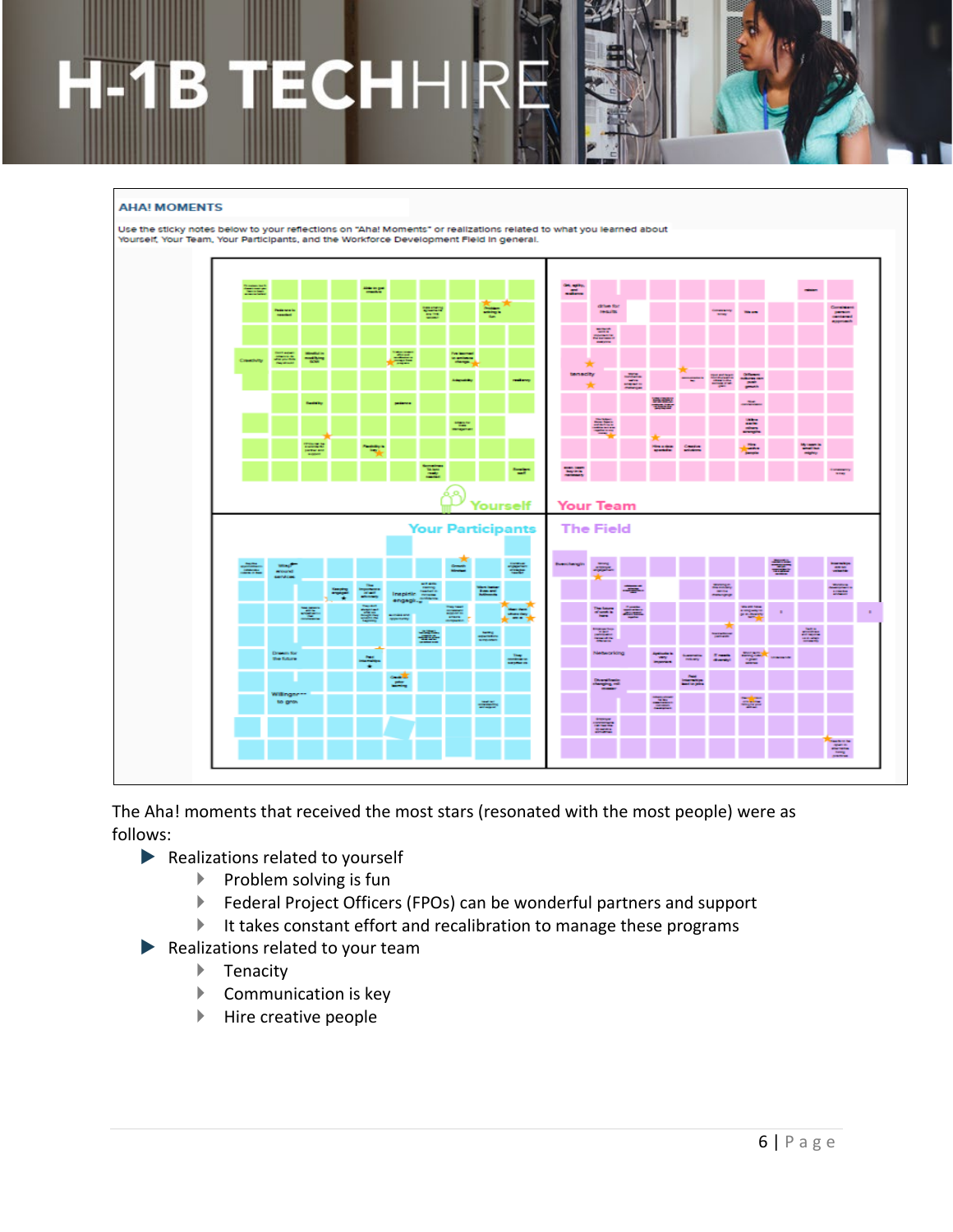# ECHH ID.

- Realizations related to your participants
	- Meet them where they are
	- Growth mindset
	- $\blacktriangleright$  They need consistent support to ensure completion
- Realizations related to the workforce development field
	- Strong employer engagement
	- $\blacktriangleright$  Short term training can be great for salaries
	- Diversification of industries hiring for your skillset

### PART 4: SUSTAINABILITY PLANNING

In this session, using a similar MURAL approach to gather input, attendees were asked: *What strategies have you already put in place to sustain specific elements of your project?* Attendees then organized sustainability strategies into common themes, and voted to indicate areas they want to know more about. The image below shows what the process looked like for attendees.

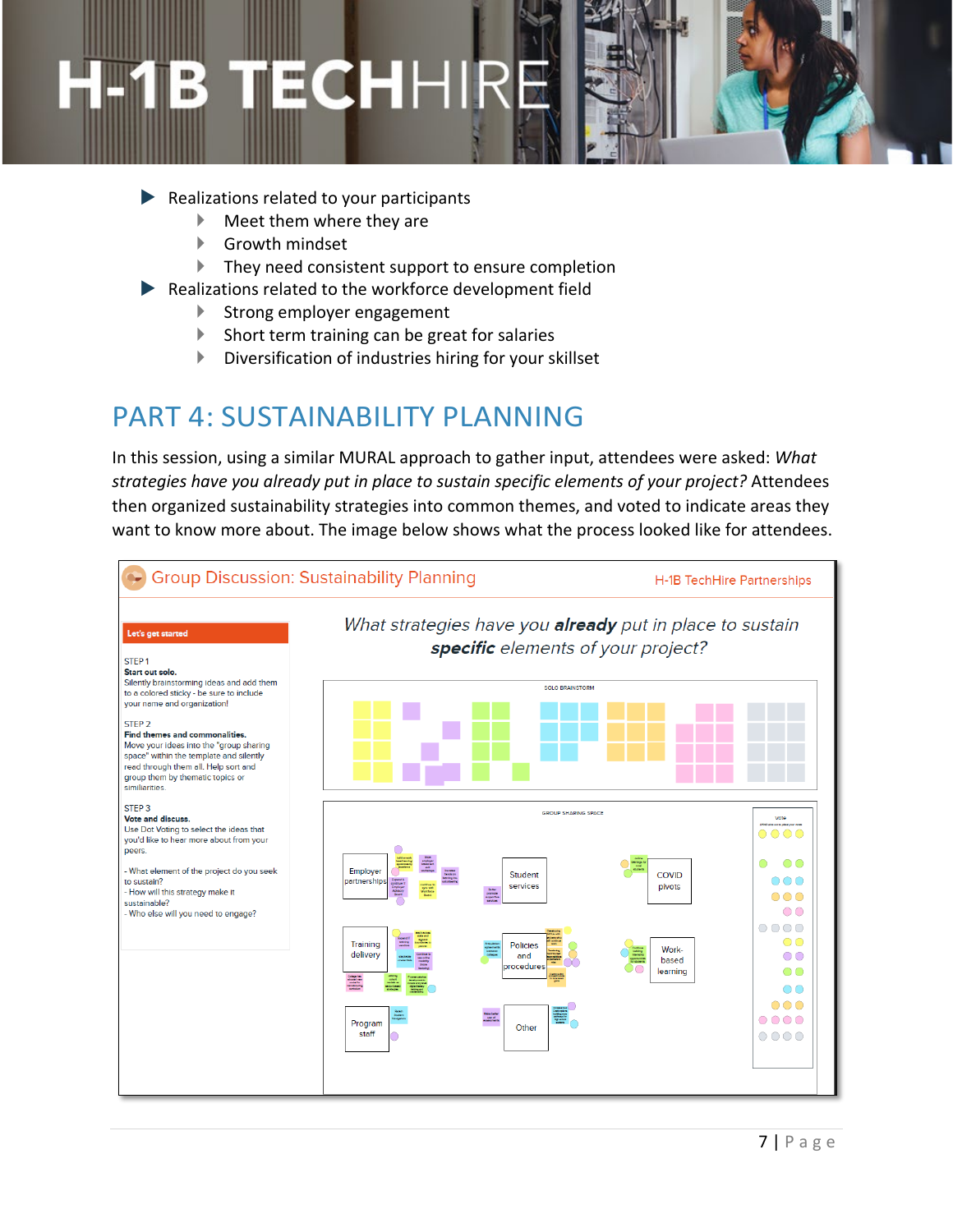Top themes that arose were:

- Employer Partnerships
	- Continue to sync with Workforce Boards
	- Grow employer-based soft skill workshops and work-based learning
	- Expand and continue IT Employer Advisory Board
- $\blacktriangleright$  Training delivery
	- Continue to use online modality (more flexibility and can reach rural students)
	- Reach across state and regional boundaries to partner
	- $\blacktriangleright$  IT career pathway development including entry-level digital literacy training
- ▶ Policies and Procedures
	- Articulation agreements between colleges and universities
	- ▶ Developing MOUs with partners
	- Creating guiding policies/procedures for future federal grants

Both of the MURAL events yielded thought-provoking ideas and dialogue in a visual and collaborative format. Each MURAL board can be found on the [WorkforceGPS TechHire](https://h1btechhire.workforcegps.org/resources/2020/12/16/20/47/Toast-to-TechHire-Four-Years-of-Tech-Focused-Job-Training)  [Community of Practice.](https://h1btechhire.workforcegps.org/resources/2020/12/16/20/47/Toast-to-TechHire-Four-Years-of-Tech-Focused-Job-Training)

### PART 5: TECHHIRE PODCAST AND VIDEO SERIES

The grantee presentations showed the positive impact of the TechHire Partnership grants on the grantee organizations' capacity to help fill the IT talent gap. The TA Team took a few minutes during the event to preview two exciting new resources in the works that will highlight the grants' impact from the perspectives of the employers and participants.

#### Participant Voices Podcast Series

In this innovative technical assistance product, the TA team interviewed five participants from five different TechHire programs (UAW-LECT, California; Wake Technical College, North Carolina; State Technical College of Missouri; Everett Community College, Washington; Goodwill Industries, Virginia) to create a series of podcasts. The interviews gave participants the chance to share their insights on the qualities and characteristics of a strong training program and gave training providers and funders the chance to learn from their experiences related to recruitment and enrollment, education and training, support services, and technology in the workplace. At the Toast to TechHire event, several grantees shared that their students were excited to be part of the podcast series.

To view our Participant Voices podcast series, please [click here.](https://h1btechhire.workforcegps.org/resources/2021/03/09/16/02/TechHire-Participant-Voices-Podcast-Series)